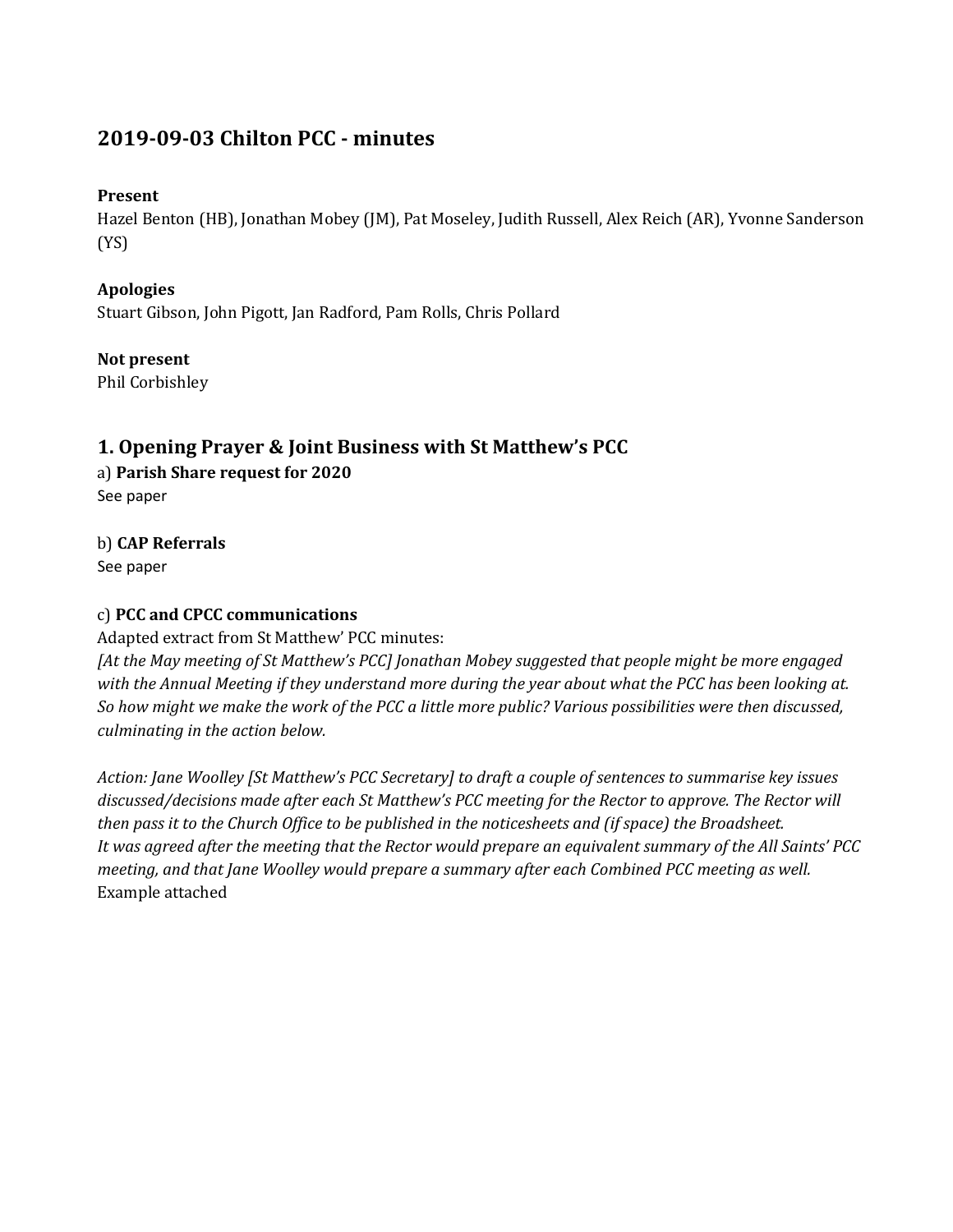# **2. Preliminaries & Procedural**

#### **a) Apologies for Absence**

See above

#### **b) Minutes of Last Meeting**

Paper to follow

### **c) Matters Arising from the Minutes**

N/A: no minutes received

#### **d) All Saints' PCC Secretary**

Chris Pollard has agreed to take on the role of PCC Secretary, subject to PCC ratification *Proposal: that Chris Pollard be appointed PCC Secretary* Passed unanimously

# **3. Focus Items & Business from Annual Cycle**

### **Review of Bell Ringing Policy**

See paper PCC content with policy with no changes. Policy to be reviewed in 2029 unless complaints received before then.

# **4. Fabric**

See papers

#### For decision/ideas:

#### **Boundary walls**

. JM and AR and Andrew Hayes to meet with owner of West House, ask about any plans to repair wall and dates, share findings from 1934/40 papers, and explain the option of simply taking the wall down to make safe

Email from Liz Kitsch (Senior Church Buildings Officer) to AR in October 2018: if no excavation is required then works require List B permission, if excavation is required for works to footings then a faculty is required; therefore a description of works from the householder contractor (including details of mortar mix) to be sent once known

#### **Access at main door**

Decision: to ask Fabric Committee (i) for the ramp mock up to be seen by PCC in position, and (ii) for costings and proposed materials for the two main options of a false floor and a ramp/handrail

#### **Christmas tree lights**

PCC consider the Christmas tree plus lights to be well-received by the village, and possible continue to do with the recruitment of able-bodied volunteers

Decision: to advertise to recruit volunteers and research replacing the lights

. YS to liaise with Andrew Hayes and research available external LED large-bulb lights for the Christmas tree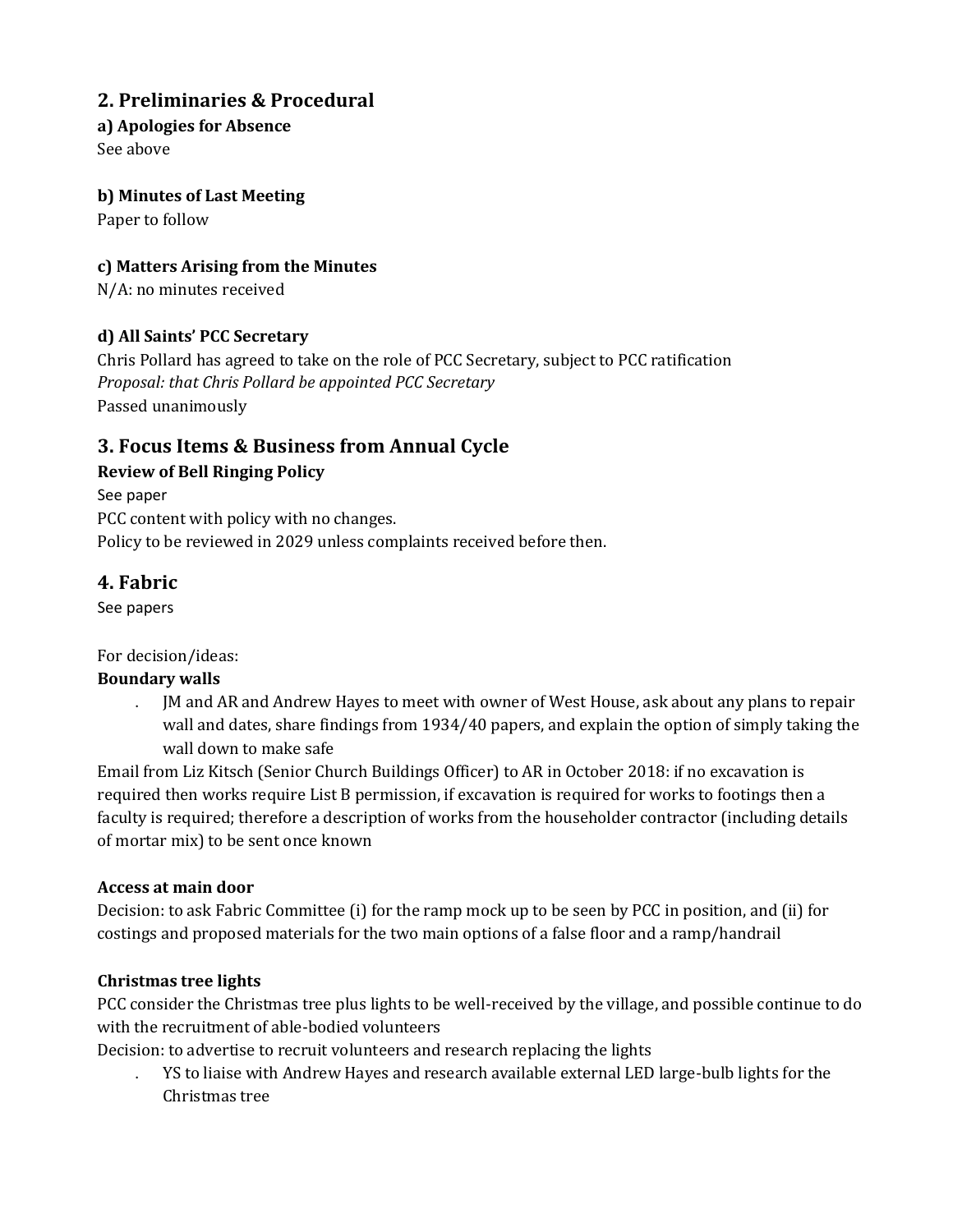# **5. Finance**

Accounts and Finance Report See papers PCC members had no questions or comments on the Accounts or Finance Report

#### **World Mission Giving**

There was not a paper on World Mission Giving. PCC members had a brief discussion about the percentage of income given and the way final allocation of money available was done. It was agreed for the matter to be put as 'Future Business' for discussion at the next All Saints' PCC and to ask Helen Brook as the World Mission Chair to submit a paper.

. JM to ask Helen Brook to submit paper to Chilton PCC about the percentage of income given and the way the final allocation of money available was done

### **CAP Debt Centre support**

Already discussed when PCC's together

# **6. Health & Safety**

#### **Appointment of new H&S Officer**

Need to place a notice in the weekly news sheet and announce at service. Person does not need to be on PCC, can be co-opted.

. JM to ask Vicky Johnston to place noticesheet item re All Saints' Chilton Health & Safety Officer

#### **Re-adoption of policy**

See paper

Query – Policy states "Health and Safety law poster is displayed at (location)". Need to complete form to state where it is, then form to be signed by Jonathan

. JM to complete H&S policy (with location of H&S Law poster) and sign

#### **Update on actions**

---

# **7. Services & Seasonal**

No papers for this section but members had a brief discussion

### **Holiday Club feedback service**

This service was very good but it was a shame that there were only two children present. Consider changing date of feedback service in future so that families are back from holidays/children back at school.

#### **Future Harvest Service**

Some people like to bring fresh produce and for the church to have Harvest related fruit/vegetables as decoration. What to do with this food? Food banks cannot take fresh produce. A suggestion was made that perhaps SOFEA would take it.

. HB to contact SOFEA to check if they will take fresh produce following the harvest service